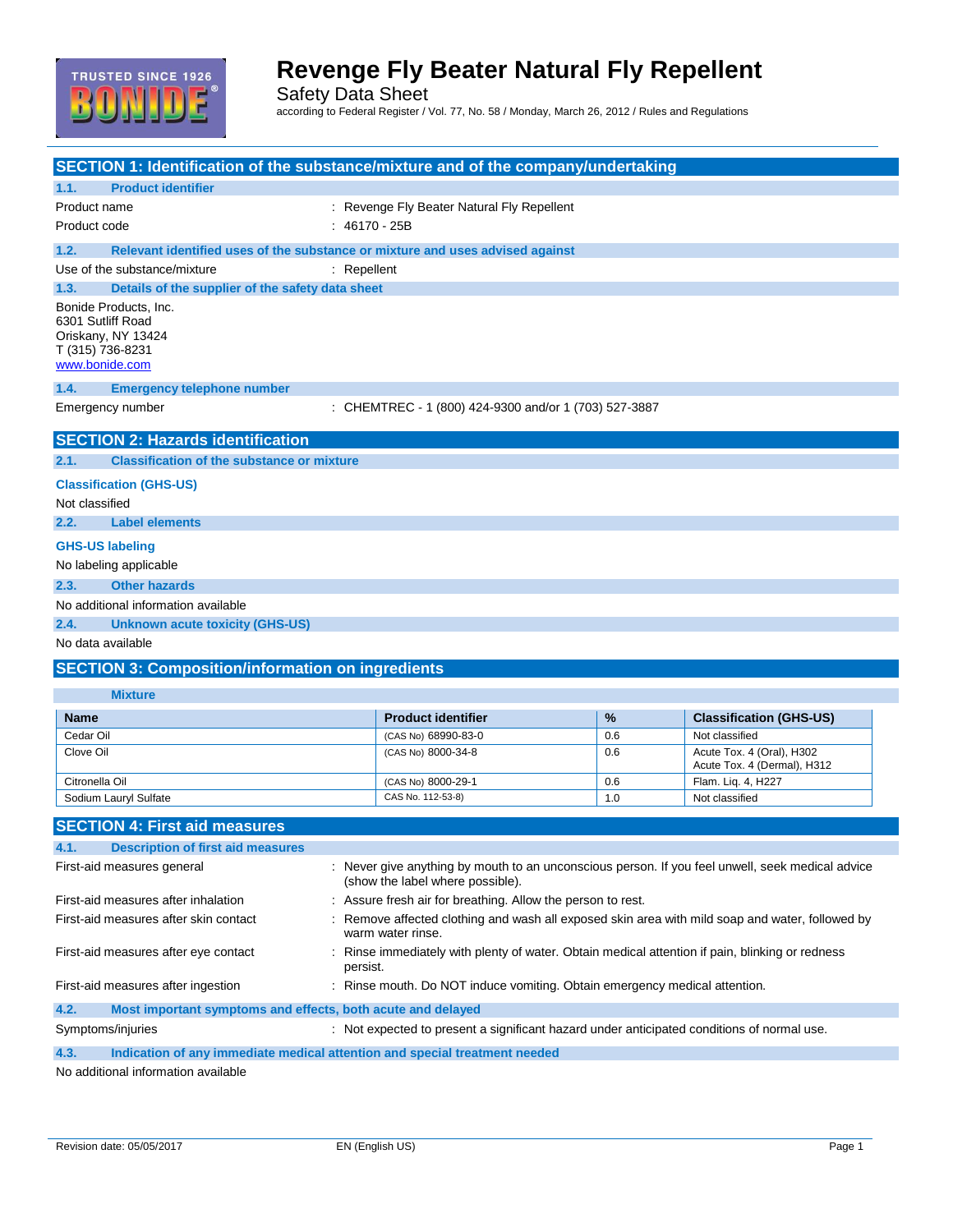Safety Data Sheet

according to Federal Register / Vol. 77, No. 58 / Monday, March 26, 2012 / Rules and Regulations

| <b>SECTION 5: Firefighting measures</b>                                                 |                                                                                                                                                                          |
|-----------------------------------------------------------------------------------------|--------------------------------------------------------------------------------------------------------------------------------------------------------------------------|
| <b>Extinguishing media</b><br>5.1.                                                      |                                                                                                                                                                          |
| Suitable extinguishing media                                                            | : Foam. Dry powder. Carbon dioxide. Water spray. Sand.                                                                                                                   |
| Unsuitable extinguishing media                                                          | : Do not use a heavy water stream.                                                                                                                                       |
| 5.2.<br>Special hazards arising from the substance or mixture                           |                                                                                                                                                                          |
| No additional information available                                                     |                                                                                                                                                                          |
| 5.3.<br><b>Advice for firefighters</b>                                                  |                                                                                                                                                                          |
| Firefighting instructions                                                               | : Use water spray or fog for cooling exposed containers. Exercise caution when fighting any                                                                              |
|                                                                                         | chemical fire.                                                                                                                                                           |
| Protection during firefighting                                                          | : Do not enter fire area without proper protective equipment, including respiratory protection.                                                                          |
| <b>SECTION 6: Accidental release measures</b>                                           |                                                                                                                                                                          |
| 6.1.                                                                                    | Personal precautions, protective equipment and emergency procedures                                                                                                      |
| 6.1.1.<br>For non-emergency personnel                                                   |                                                                                                                                                                          |
| Emergency procedures                                                                    | : Evacuate unnecessary personnel.                                                                                                                                        |
| 6.1.2.<br>For emergency responders                                                      |                                                                                                                                                                          |
| Protective equipment                                                                    | : Equip cleanup crew with proper protection.                                                                                                                             |
| Emergency procedures                                                                    | : Ventilate area.                                                                                                                                                        |
| 6.2.                                                                                    |                                                                                                                                                                          |
| <b>Environmental precautions</b><br>Prevent entry to sewers and public waters.          |                                                                                                                                                                          |
|                                                                                         |                                                                                                                                                                          |
| 6.3.<br>Methods and material for containment and cleaning up<br>Methods for cleaning up | : On land, sweep or shovel into suitable containers. Minimize generation of dust. Store away from                                                                        |
|                                                                                         | other materials.                                                                                                                                                         |
| <b>Reference to other sections</b><br>6.4.                                              |                                                                                                                                                                          |
| See Heading 8. Exposure controls and personal protection.                               |                                                                                                                                                                          |
|                                                                                         |                                                                                                                                                                          |
| <b>SECTION 7: Handling and storage</b>                                                  |                                                                                                                                                                          |
| <b>Precautions for safe handling</b><br>7.1.                                            |                                                                                                                                                                          |
| Precautions for safe handling                                                           | : Protect from moisture. Keep container tightly closed. Wash hands and other exposed areas with<br>mild soap and water before eat, drink or smoke and when leaving work. |
| 7.2.<br>Conditions for safe storage, including any incompatibilities                    |                                                                                                                                                                          |
| Storage conditions                                                                      | : Protect from moisture. Store in a dry place. Store in original container. Keep container closed<br>when not in use.                                                    |
| Incompatible products                                                                   | Strong bases. Strong acids.                                                                                                                                              |
| Incompatible materials                                                                  | Sources of ignition.                                                                                                                                                     |
| <b>Specific end use(s)</b><br>7.3.                                                      |                                                                                                                                                                          |
| No additional information available                                                     |                                                                                                                                                                          |
| <b>SECTION 8: Exposure controls/personal protection</b>                                 |                                                                                                                                                                          |
| 8.1.<br><b>Control parameters</b>                                                       |                                                                                                                                                                          |
| No additional information available                                                     |                                                                                                                                                                          |
| 8.2.<br><b>Exposure controls</b>                                                        |                                                                                                                                                                          |
| Personal protective equipment                                                           | : Avoid all unnecessary exposure.                                                                                                                                        |
| Hand protection                                                                         | Wear protective gloves.                                                                                                                                                  |
| Eye protection                                                                          | Chemical goggles or safety glasses.                                                                                                                                      |
| Respiratory protection                                                                  | Wear approved mask.                                                                                                                                                      |
| Other information                                                                       | : When using, do not eat, drink or smoke.                                                                                                                                |
| <b>SECTION 9: Physical and chemical properties</b>                                      |                                                                                                                                                                          |
| Information on basic physical and chemical properties<br>9.1.                           |                                                                                                                                                                          |
| Physical state                                                                          | : Liquid                                                                                                                                                                 |
| Appearance<br>Color                                                                     | : Clear Liquid<br>: Clear                                                                                                                                                |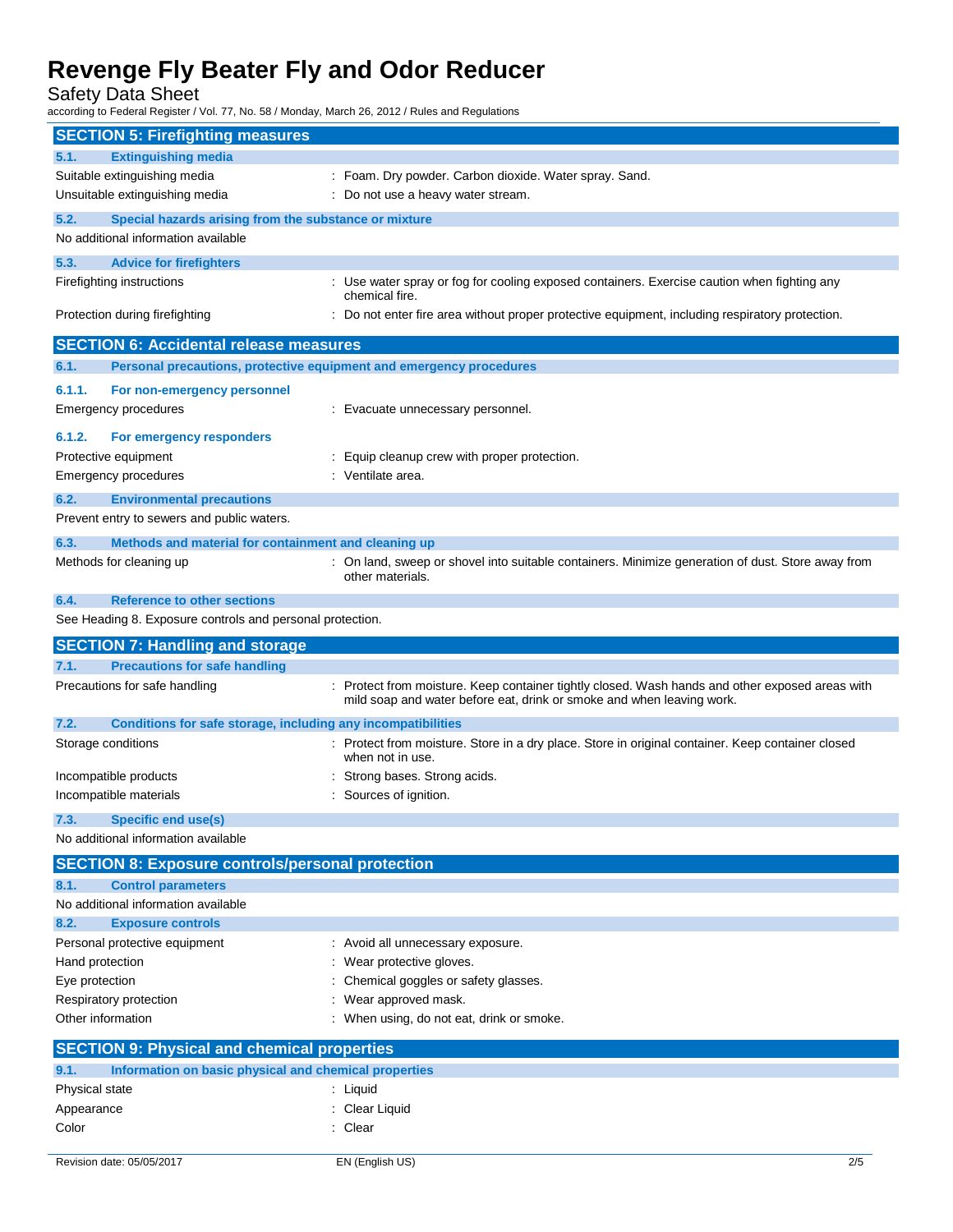Safety Data Sheet

according to Federal Register / Vol. 77, No. 58 / Monday, March 26, 2012 / Rules and Regulations

| Odor                    |                                             | Charastic           |
|-------------------------|---------------------------------------------|---------------------|
| Odor threshold          |                                             | No data available   |
| рH                      |                                             | No data available   |
|                         | Relative evaporation rate (butyl acetate=1) | No data available   |
| Melting point           |                                             | No data available   |
| Freezing point          |                                             | No data available   |
| Boiling point           |                                             | No data available   |
| Flash point             |                                             | No data available   |
|                         | Self ignition temperature                   | No data available   |
|                         | Decomposition temperature                   | No data available   |
|                         | Flammability (solid, gas)                   | No data available   |
| Vapor pressure          |                                             | No data available   |
|                         | Relative vapor density at 20 °C             | No data available   |
| Relative density        |                                             | No data available   |
| Solubility              |                                             | Insoluble in water. |
| Log Pow                 |                                             | No data available   |
| Log Kow                 |                                             | No data available   |
|                         | Viscosity, kinematic                        | No data available   |
| Viscosity, dynamic      |                                             | No data available   |
|                         | <b>Explosive properties</b>                 | No data available   |
|                         | Oxidizing properties                        | No data available   |
| <b>Explosive limits</b> |                                             | No data available   |
| 9.2.                    | <b>Other information</b>                    |                     |

No additional information available

|                  | <b>SECTION 10: Stability and reactivity</b>  |                     |  |
|------------------|----------------------------------------------|---------------------|--|
|                  |                                              |                     |  |
| 10.1.            | <b>Reactivity</b>                            |                     |  |
|                  | No additional information available          |                     |  |
| 10.2.            | <b>Chemical stability</b>                    |                     |  |
|                  | Stable under normal conditions.              |                     |  |
| 10.3.            | <b>Possibility of hazardous reactions</b>    |                     |  |
| Not established. |                                              |                     |  |
| 10.4.            | <b>Conditions to avoid</b>                   |                     |  |
|                  | Extremely high or low temperatures.          |                     |  |
| 10.5.            | <b>Incompatible materials</b>                |                     |  |
|                  | Strong acids. Strong bases.                  |                     |  |
| 10.6.            | <b>Hazardous decomposition products</b>      |                     |  |
|                  | Carbon monoxide, Carbon dioxide.             |                     |  |
|                  | <b>SECTION 11: Toxicological information</b> |                     |  |
| 11.1.            | <b>Information on toxicological effects</b>  |                     |  |
| Acute toxicity   |                                              | : Not classified    |  |
|                  | Clove Oil (8000-34-8)                        |                     |  |
| LD50 oral rat    |                                              | 1370 mg/kg (Rat)    |  |
|                  | LD50 dermal rabbit                           | 1200 mg/kg (Rabbit) |  |
|                  | <b>Citronella Oil (8000-29-1)</b>            |                     |  |
| LD50 oral rat    |                                              | 7200 mg/kg (Rat)    |  |
|                  | LD50 dermal rabbit                           | 4700 mg/kg (Rabbit) |  |
|                  | Skin corrosion/irritation                    | : Not classified    |  |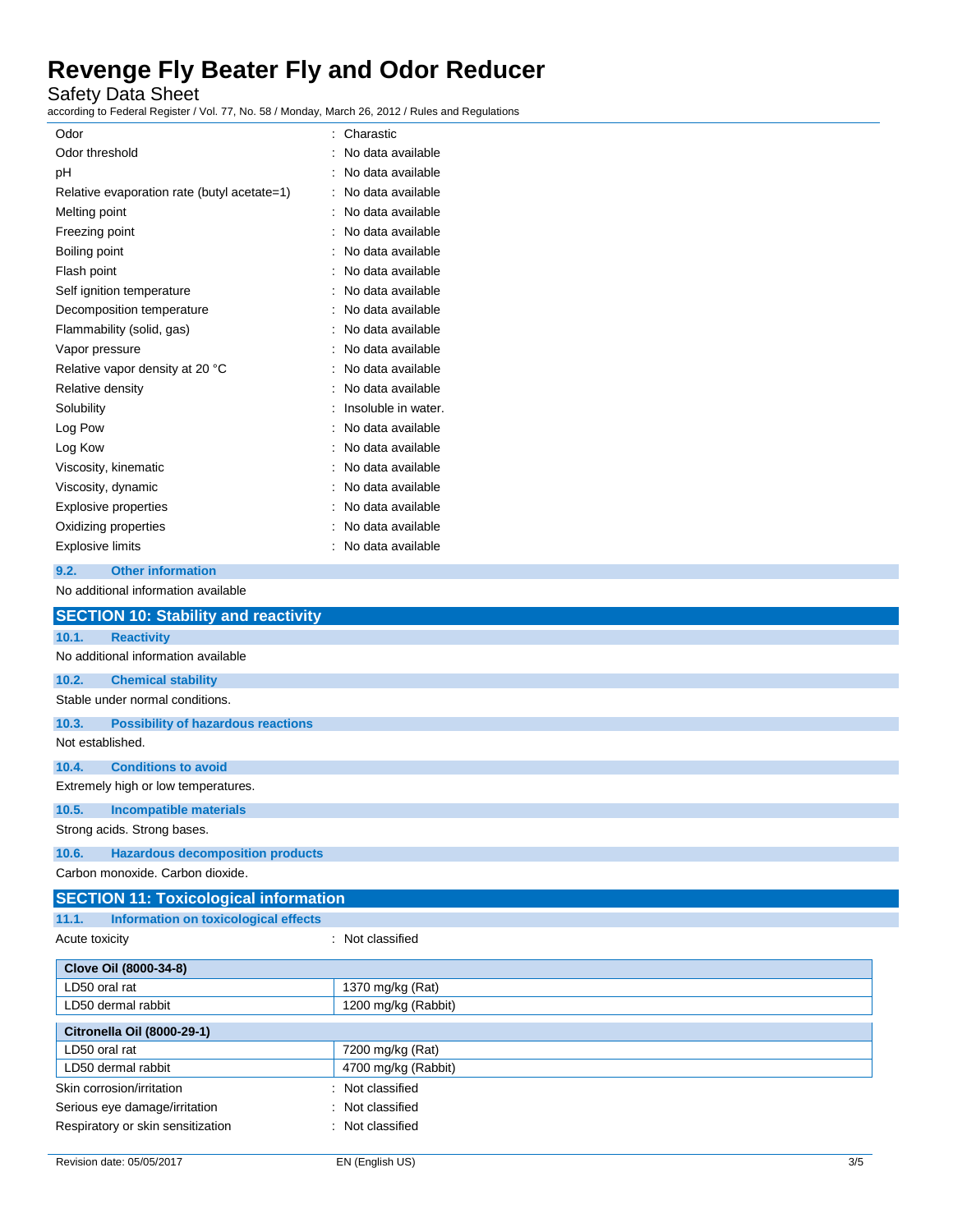Safety Data Sheet

according to Federal Register / Vol. 77, No. 58 / Monday, March 26, 2012 / Rules and Regulations

| Germ cell mutagenicity                                 | : Not classified                                                    |
|--------------------------------------------------------|---------------------------------------------------------------------|
| Carcinogenicity                                        | : Not classified                                                    |
| Reproductive toxicity                                  | : Not classified                                                    |
| Specific target organ toxicity (single exposure)       | : Not classified                                                    |
| Specific target organ toxicity (repeated<br>exposure)  | : Not classified                                                    |
| Aspiration hazard                                      | Not classified                                                      |
| Potential Adverse human health effects and<br>symptoms | : Based on available data, the classification criteria are not met. |

| <b>SECTION 12: Ecological information</b>       |                                               |
|-------------------------------------------------|-----------------------------------------------|
| 12.1.<br><b>Toxicity</b>                        |                                               |
| No additional information available             |                                               |
| 12.2.<br><b>Persistence and degradability</b>   |                                               |
| <b>Revenge Fly Beater Natural Fly Repellent</b> |                                               |
| Persistence and degradability                   | Not established.                              |
| Clove Oil (8000-34-8)                           |                                               |
| Persistence and degradability                   | Biodegradability in water: no data available. |
| Citronella Oil (8000-29-1)                      |                                               |
| Persistence and degradability                   | Biodegradability in water: no data available. |
| <b>Bioaccumulative potential</b><br>12.3.       |                                               |
| <b>Revenge Fly Beater Natural Fly Repellent</b> |                                               |
| Bioaccumulative potential                       | Not established.                              |
| Clove Oil (8000-34-8)                           |                                               |
| Bioaccumulative potential                       | No bioaccumulation data available.            |
| <b>Citronella Oil (8000-29-1)</b>               |                                               |
| Bioaccumulative potential                       | No bioaccumulation data available.            |
| <b>Mobility in soil</b><br>12.4.                |                                               |
| No additional information available             |                                               |
| <b>Other adverse effects</b><br>12.5.           |                                               |
| Other information                               | : Avoid release to the environment.           |

| <b>SECTION 13: Disposal considerations</b> |                                                                           |
|--------------------------------------------|---------------------------------------------------------------------------|
| 13.1.<br>Waste treatment methods           |                                                                           |
| Waste disposal recommendations             | : Dispose in a safe manner in accordance with local/national regulations. |
| Ecology - waste materials                  | : Avoid release to the environment.                                       |
| <b>SECTION 14: Transport information</b>   |                                                                           |

In accordance with DOT

No dangerous good in sense of transport regulations

**Additional information**

Other information **contracts** : No supplementary information available.

### **SECTION 15: Regulatory information**

This chemical is a pesticide product regulated by the Environmental Protection Agency and is subject to certain labeling requirements under federal pesticide law. These requirements differ from the classification criteria and hazard information required for safety data sheets, and for workplace labels of non-pesticide chemicals. Following is the hazard information as required on the pesticide label:

Product can cause moderate eye irritation. For certain individuals, skin irritation may occur. In case of eye contact, flush with plenty of water. In case of skin irritation, wash area thoroughly with soap and water. Seek medical attention if irritation persists.

**15.1. US Federal regulations**

No additional information available